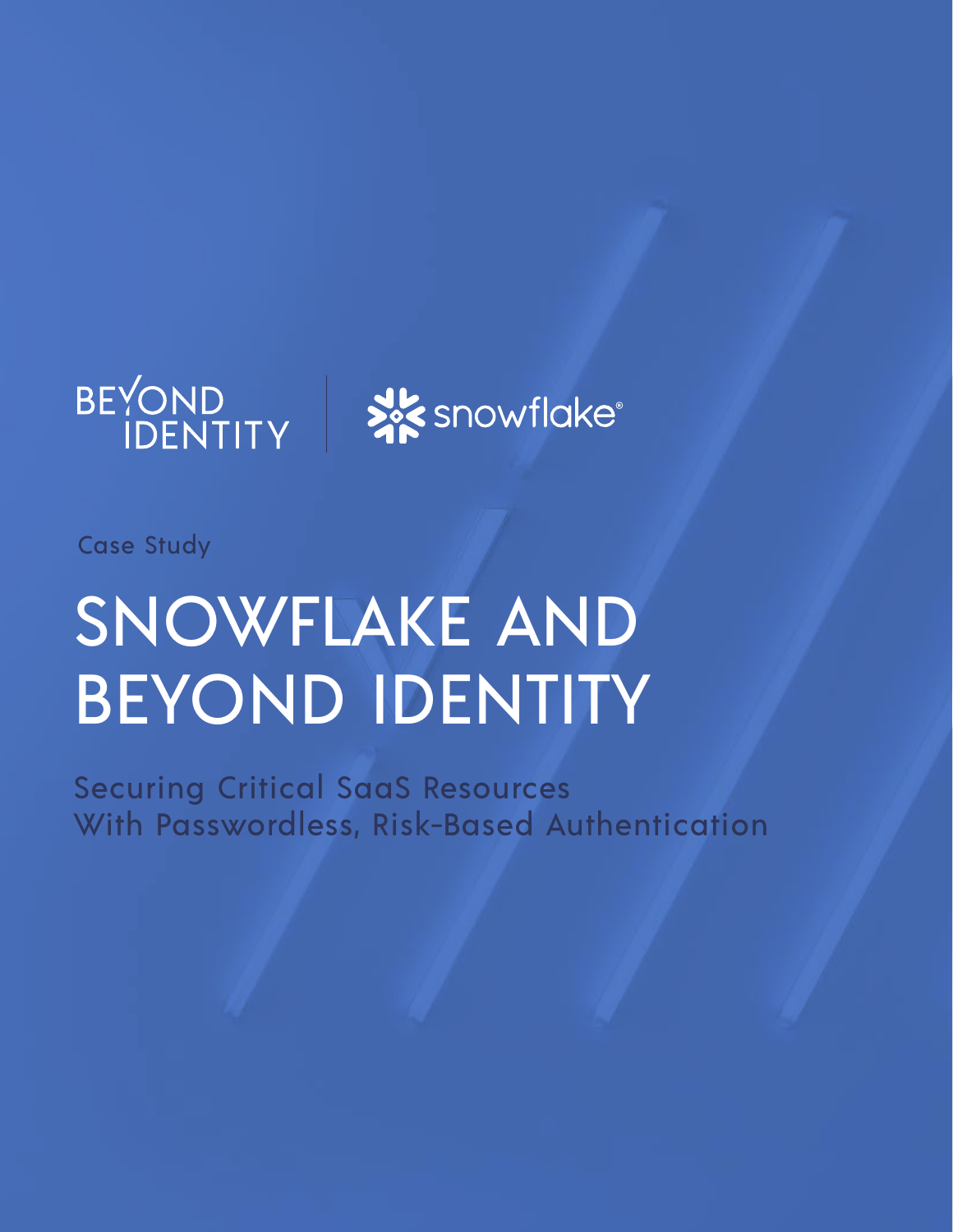

- [03 Executive Overview](#page-2-0)
- [03 About Snowflake, The Global Disruptor in](#page-2-1)   [Cloud Data](#page-2-1)
- 04 Snowflake's Authentication and Security Challenges

 [Enforcing security policies on unmanaged](#page-3-0)   [devices](#page-3-0)

 [Stopping unsecured devices from](#page-3-1)   [accessing SaaS company resources](#page-3-1)

[Securing Cloud Services and Resources](#page-4-0)

 [Checking the Security Posture of Devices](#page-4-1)  [Before Authorizing Access](#page-4-1)

[06 Why Snowflake Chose Beyond Identity](#page-5-0)

### 07 A Look At Snowflake's Results, What Beyond Identity Delivered

 [Strong authentication to protect critical](#page-6-0)   [company data](#page-6-0) 

 [Risk-based authentication controls for all](#page-6-0)   [devices](#page-6-0)

 [Passwordless MFA their workforce actually](#page-6-0)   [loves](#page-6-0)

[08 Conclusion](#page-7-0)

## **Contents**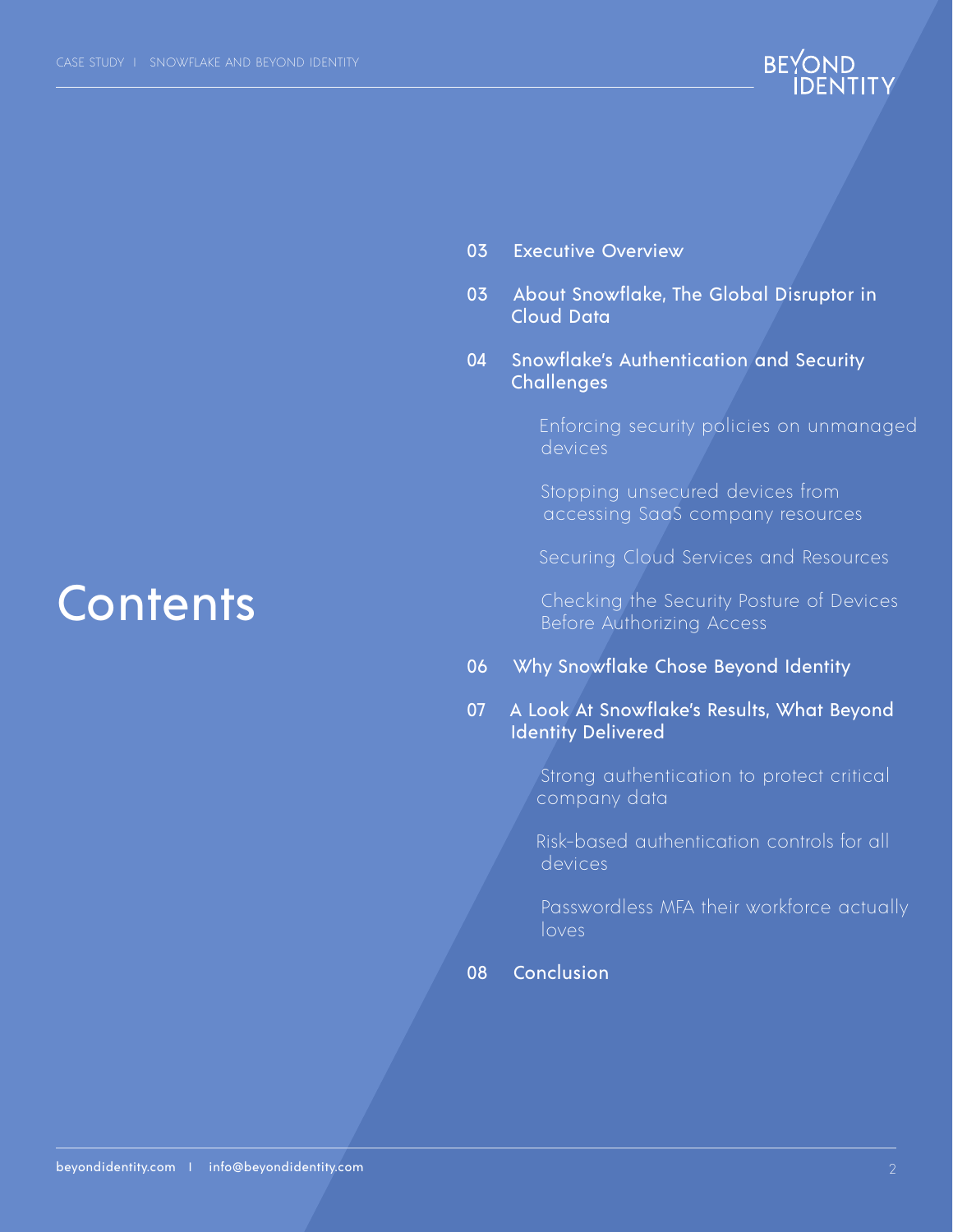



### <span id="page-2-0"></span>Executive Overview

Snowflake chose Beyond Identity to restrict access to critical SaaS applications for only company-issued or secure, authorized devices — without adding additional friction or complexity for their workforce. In this case study, you will find:

- A review of the challenges facing Snowflake in securing critical SaaS applications
- The legacy solutions that failed Snowflake
- Snowflake's needs and evaluation criteria
- Why Snowflake chose Beyond Identity to perform strong, passwordless multifactor authentication (MFA) for their critical SaaS applications and resources



### <span id="page-2-1"></span>About The Global Disruptor in Cloud Data

Founded in 2012 in San Mateo, California, by Benoit Dageville, Thierry Cruanes, and Marcin Żukowski, Snowflake has many accomplishments. Credited with disrupting and innovating the data warehouse industry, Snowflake wowed the market on entry by being the first to separate data storage from data queries.

Rather than store data on-premise, Snowflake offers the ability to warehouse vast volumes of data in the cloud and make it queryable for cloud-based hardware and software. This functionality informs business insights that improve business productivity and performance across the globe.

In 2018, Snowflake reached "unicorn" status with a valuation of \$1.5 billion, and in September 2020, Snowflake broke records, debuting on the NYSE at \$120 per share and skyrocketing to \$300 per share on the first day of trading.

Their debut on the exchange was the largest software company to IPO in U.S. history, raising \$3.4 billion at their initial public offering and becoming the largest company to ever double in value on its opening day, reaching a market cap of close to \$75 billion.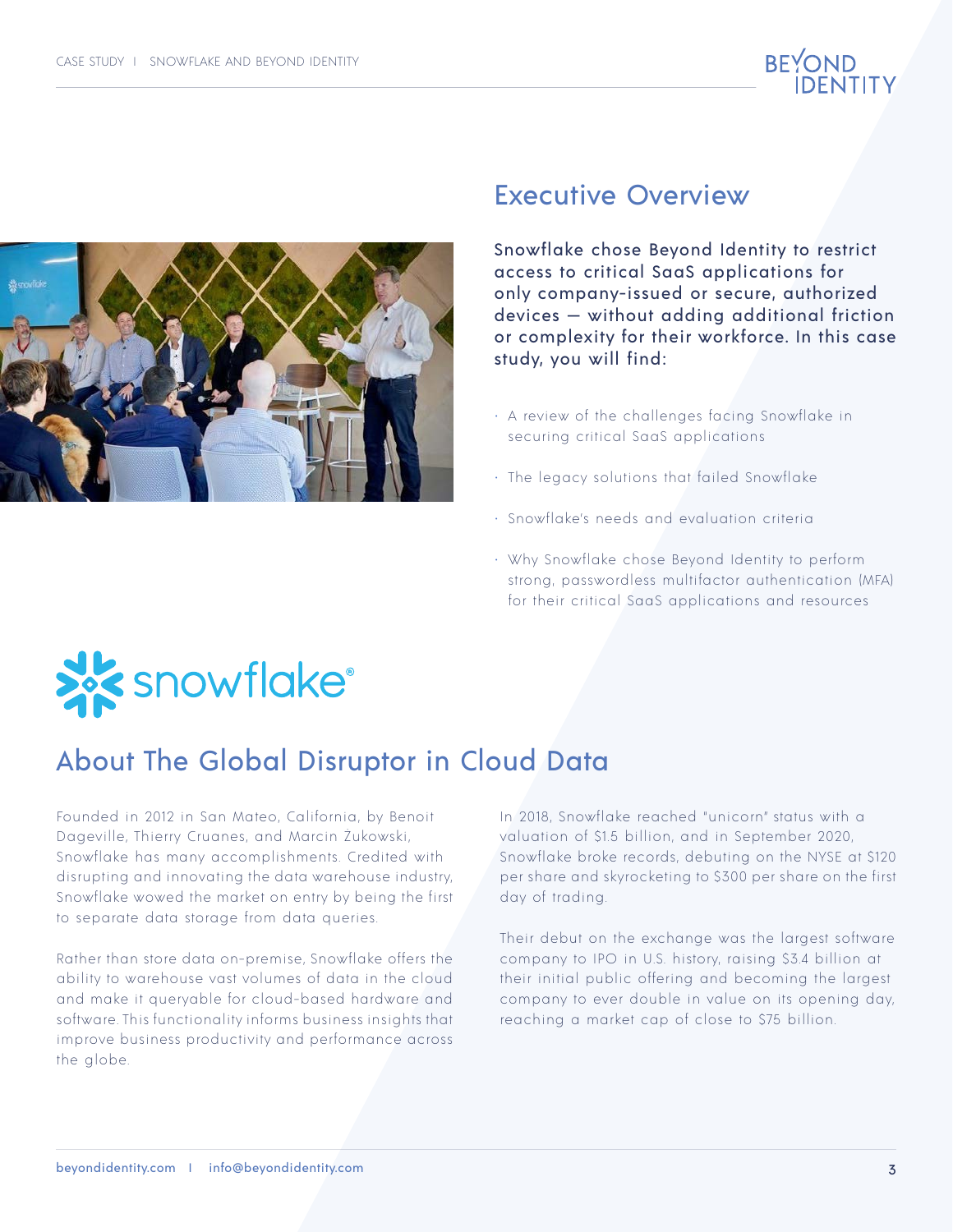

### Snowflake's Authentication and Security Challenges

Like the innovative company they are, Snowflake addressed their security challenges head on. They deployed systems to secure access to critical cloud resources on all company-issued laptops, ensuring that access would only be gained by secured, known devices. But at home, employees were accessing Snowflake's SaaS applications on personal laptops and other unmanaged devices that were unsecured and unmonitored by these tools.

The use of insecure personal devices at home allowed employees to circumvent MFA, SSO, and MDM controls and access Snowflake's cloud resources, potentially exposing the business to the threat of unauthorized access and data exfiltration.

Snowflake's team refers to its customers' data as the "Holy of Holies" and works exceedingly hard to protect customers from data compromise. Their customers include U.S. government agencies, financial institutions, and businesses of all sizes across all sectors. Snowflake processes more than 515 million transactions and manages over 250PB of data daily.

Snowflake strives to continuously improve how they safeguard customer data. Although they deployed MFA, SSO, and MDM on organizational laptops, they still had to address the remaining challenge of stopping unauthorized access from unsecured or unregistered devices.



"What immediately became clear to me was how Beyond Identity could solve a lot of the challenges in accessing SaaS applications in the cloud"

Mario Duarte, VP of Security, Snowflake

### **CHALLENGES:**

**1**

### <span id="page-3-0"></span>Enforcing Security Policies on Unmanaged Devices

Snowflake manages company-owned Mac and Windows laptops, but an MDM alone could not offer actionable insight into unmanaged devices or restrict resource access in real-time. The alerts would be useless if access to critical resources had already been granted.

#### <span id="page-3-1"></span>Stopping Unsecured Devices from Accessing SaaS Company **Resources 2**

Snowflake chose to use a single sign-on (SSO) and a built-in, legacy MFA solution to centralize control of access to apps and simplify provisioning of users. SSO helped improve the productivity for users and improved the login experience for their workforce because now there was just one username and password for all of their apps.

#### The goal was to support a layered approach to preventing unauthorized access to cloud resources.

However, these identity solutions lacked security controls. SSO uses one password for access to every connected application, a critical security vulnerability that allows account takeovers and data breaches. Additionally, they lack the ability to prevent unauthorized access from unsecured devices and to stop lateral movement.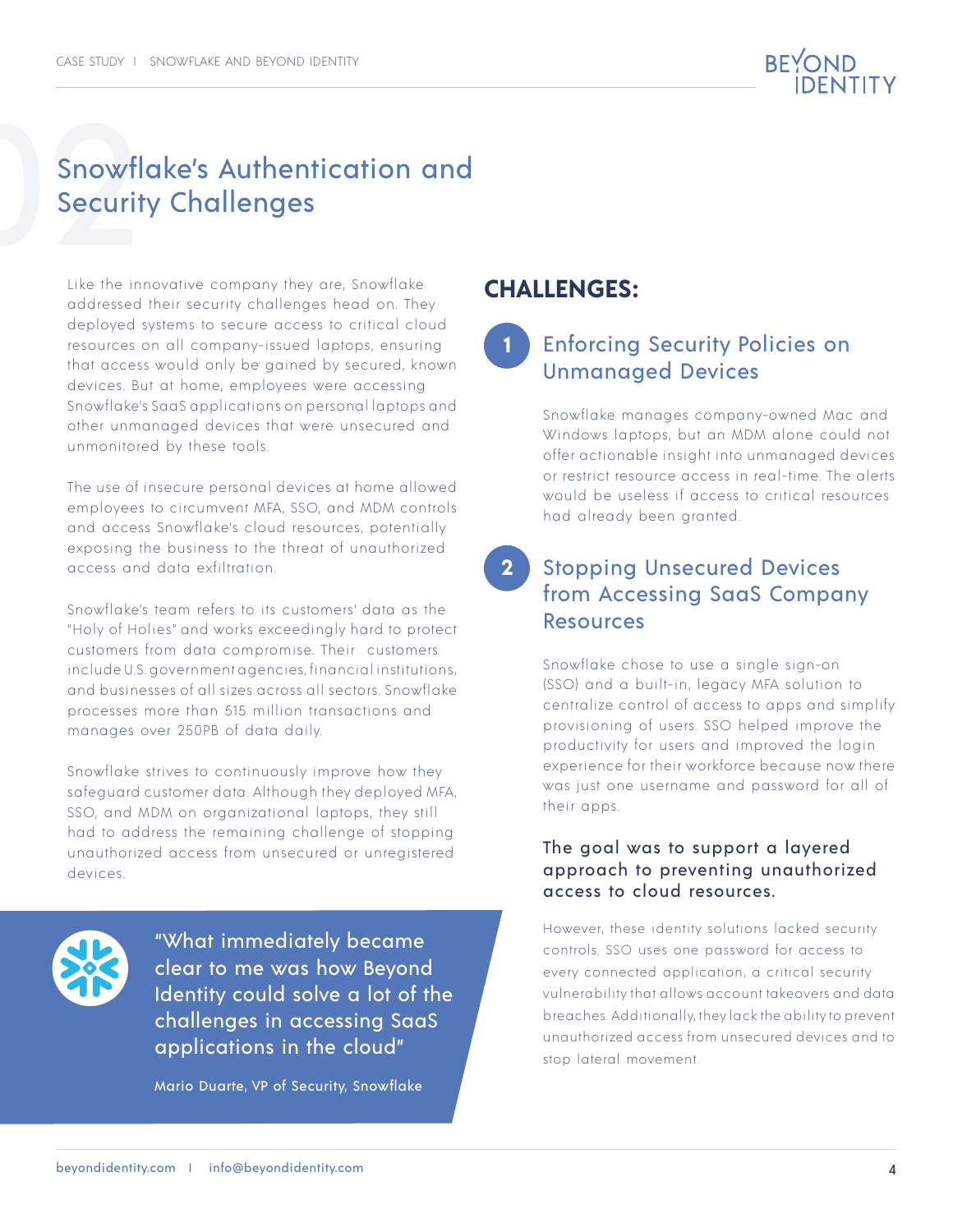

### **CHALLENGES (Continued):**



"Anyone can use any computer to connect to SaaS applications - Workday, Salesforce, GitHub, and download stuff onto their personal machines. We wanted to only have Snowflake laptops or approved devices to have the ability to connect to Okta."

**4**

Mario Duarte, VP of Security, Snowflake

### <span id="page-4-0"></span>Securing Cloud Services **3** Checking the Security and Resources

As work from home exploded at the beginning of 2020, Snowflake quickly realized that VPNs — though great for a few hundred persons remotely accessing resources on-premise — were woefully inept at protecting SaaS resources from unauthorized access.

#### VPN introduced vulnerabilities and inefficiencies in the form of:

- Complicated configurations and provisioning, and even easier to leverage for unauthorized access
- Slowed traffic that impacted Snowflake's productivity, as VPNs were not created to facilitate SaaS-intended traffic
- No way to validate or deny access based on the security posture of the device at the time of request for resource access

For Snowflake, this meant forcing their entire workforce onto their VPN and burdening them with a slow, friction-filled experience for the sake of "security," even though the VPNs themselves were a risk.

### <span id="page-4-1"></span>Posture of Devices Before Authorizing Access

Snowflake's CASB implementation lacked automated and actionable contextual assessment of both user and device identity and security. CASBs, though created to secure SaaS access and the movement of data within those applications, were unable to ensure the security posture of the device nor authenticate the user and allow access from public and temporary devices.

#### This deficiency in capability left Snowflake open to potential threats like:

- Rooted devices which significantly alter their security posture and can expose enterprise applications to attacks and malicious applications
- Access via unsecured or compromised network access like public wifi that bad actors could leverage for credential or data theft
- Temporary and personal devices that may be infected or compromised with malware or by keyloggers

Snowflake needed a solution to secure remote access, authenticate users with a high level of assurance, and check the security of each device before authentication.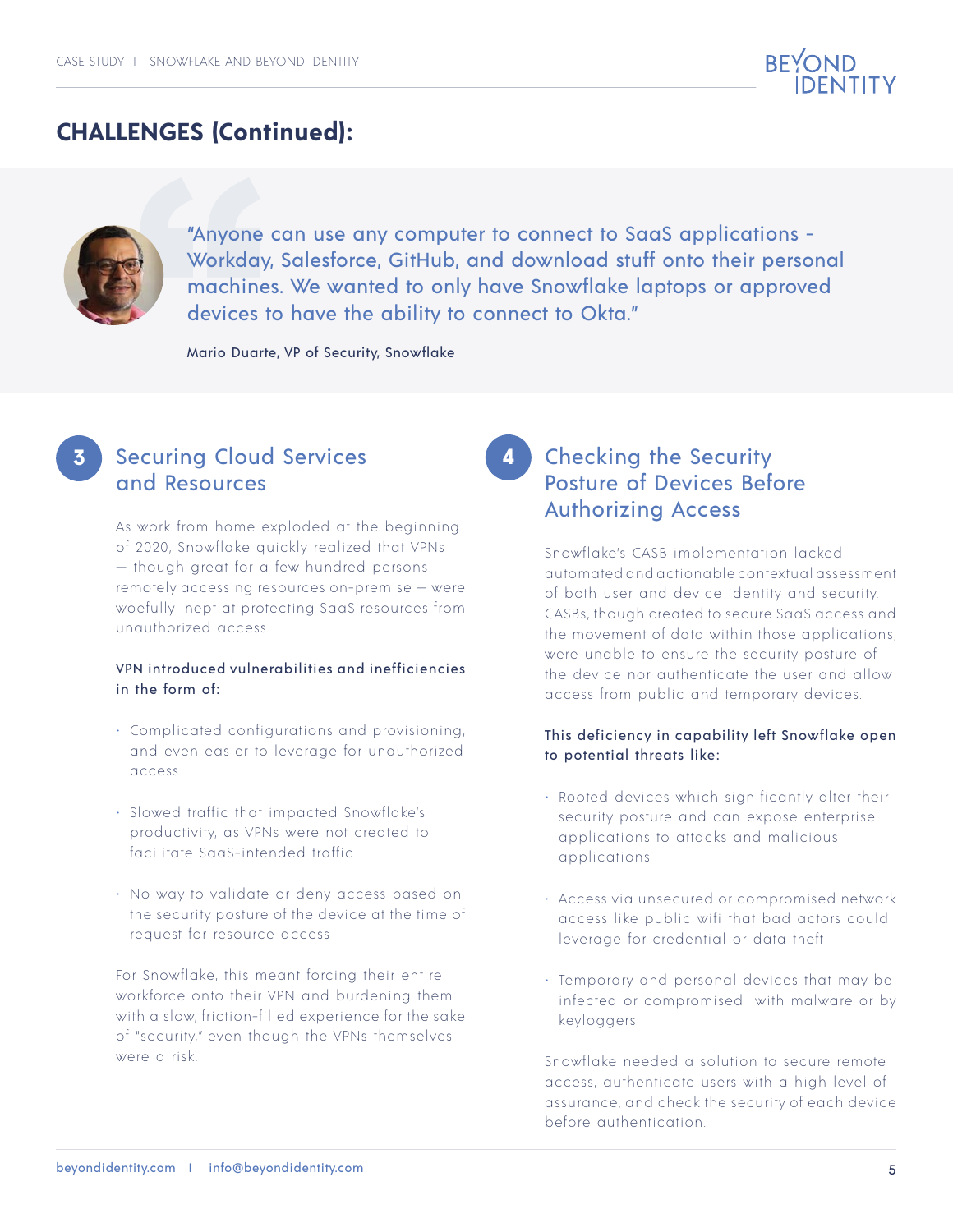

# <span id="page-5-0"></span>Why Sr<br>Beyond Why Snowflake Chose Beyond Identity

Snowflake chose Beyond Identity to ensure that only known devices tied to a user's identity that adhere to device security policies are granted access to their organization's resources.

Before Beyond Identity, Snowflake had no way of knowing if the personal devices that their employees were using should be trusted and given access to their company's data. Beyond Identity gave them the ability to restrict access to cloud resources only to authorized devices, removing the top security vulnerability associated with cloud resources by:

### Imposing Device Access Restrictions and Enforcing Granular Device Security Policies

Restricting enrollment to Beyond Identity and access to SaaS applications and data only on corporate-issued laptops

- Restricting and rejecting unauthorized enrollment attempts on virtual machines
- Checking managed or registered status of Mac and Windows devices using API from JAMF and Microsoft Intune
- Ensuring that all devices accessing resources have a biometric or pin enabled, encryption enabled, anti-virus enabled before gaining access to cloud resources
- Customizing the employee self-enrollment process, forcing corporate device use, SSO authentication, and MFA at initial enrollment for all users
- Displaying all devices registered with a specific identity

### Enhancing The Current Stack With Advanced, Cloud-Based Passwordless MFA Technology

- Creating customizable rules to restrict cloud resource access and allow user exceptions for unmanaged and multiple devices
- Streaming all logs to Snowflake SIEM, including successful and unsuccessful login, registration, and migration attempts
- Integrating Beyond Identity with their existing legacy SSO, MFA, and IdP to protect against unauthorized access and remove user friction at each login

### Removing Vulnerabilities and Complexities of Legacy Solutions

- Making sure credentials could not be copied from one device to another
- Securing cloud resource access without causing unnecessary user friction
- Being able to de-provision enrolled users and devices from Beyond Identity Portal

In addition, Beyond Identity is a cloud-native solution. Snowflake was confident that Beyond Identity could offer the reliability, availability, and scalability to support large numbers of users and any spikes in authentication requests.

> "We can now enforce policies to say your device has to be clean before you come in"

Mario Duarte, VP of Security, Snowflake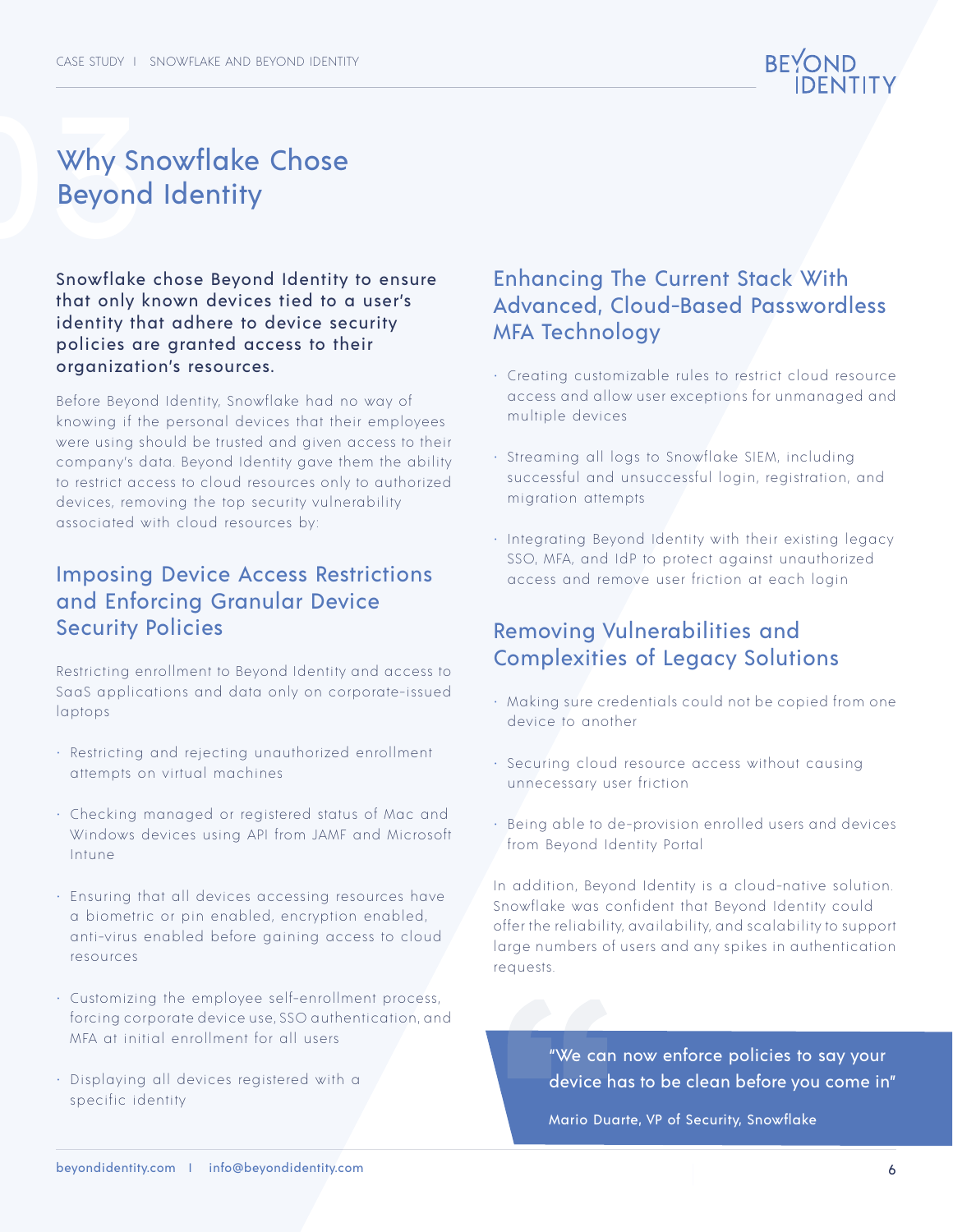

### 04A Look At Snowflake's Results, What Beyond Identity Delivered

To begin, Snowflake set up a proof of concept to roll out Beyond Identity to a sample set of 200 users. Impressed by the solution, Snowflake allowed the entire company, all 2,800 employees, to enroll, with over a quarter of them doing so within 24 hours.

After implementing Beyond Identity, Snowflake was able to control access to cloud resources by adhering to device security posture, a requirement for login without impacting their employees' productivity. For Snowflake, Beyond Identity helped fill the security gaps left by traditional authentication and access control solutions.

Beyond Identity ensures strong authentication, verifies device identity, and enforces device security posture as a condition of access for Snowflake. The removal of passwords from the authentication workflow prevents MFA circumvention and unsecured device access for Snowflake.



<span id="page-6-0"></span>Strong authentication to protect critical company data

Snowflake can recognize unauthorized persons or devices circumventing the access controls, protecting their critical resources in real-time. They have ensured users' strong authentication and protected access to critical cloud resources with Beyond Identity's immovable, cryptographically proven, devicebound identities securely stored in the TPM hardware of enrolled devices. There are no passwords to steal or compromise now, effectively securing Snowflake's Saas resources and customer data repositories against unauthorized users and credential-based intrusions.

### Risk-based authentication controls for all devices

Snowflake can deploy rule-based access via customizable policies within Beyond Identity and force unmanaged devices to adhere to Snowflake device security policies. Devices, either managed or unmanaged, that attempt access without a device-bound identity are rejected from access — a needed capability missing from Snowflake's security stack when using VPNs or CASBs.

### Passwordless MFA their workforce actually loves

Snowflake's workforce was thrilled with Beyond Identity's passwordless authentication experience. They didn't have to waste their time picking up their phones to retrieve one-time passcodes for authentication anymore. Instead, Beyond Identity turned Snowflake's laptops and subsequently enrolled devices into multi-factor cryptographic authenticators. Snowflake laptops are now a cryptographically proven factor, removing the need for second devices and all of the friction and hassle used to go with them.